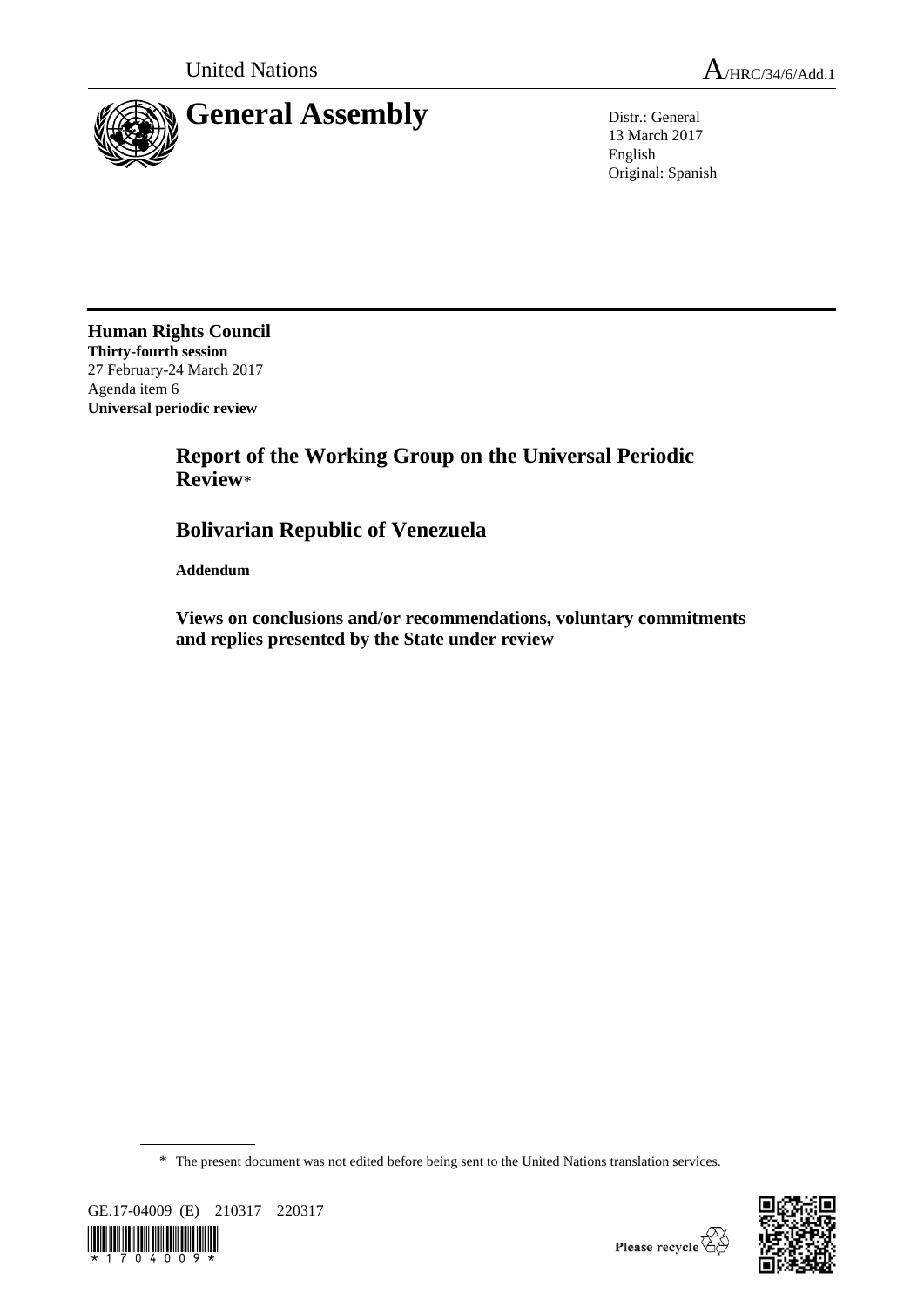1. The Bolivarian Republic of Venezuela, on the basis of respect for the principles of sovereignty, the self-determination of peoples and peace, has been engaged since the advent of the Bolivarian Revolution in 1999, led by Supreme Commander Hugo Chávez Frías, in an overhaul of all the institutions of Venezuelan society and has been setting up new legal, institutional and State budgetary mechanisms with a view to progressively eradicating the deep political, economic, social and cultural inequalities imposed on the Venezuelan people for centuries. Today's Venezuelan State has endeavoured to overcome a long history of exploitation, exclusion and discrimination, chiefly with regard to children, the rural population, persons with disabilities, persons of diverse sex, indigenous persons, women and Afrodescendants.

2. The constitutional Government of President Nicolás Maduro Moros, with the crosscutting aim of ensuring the basic right to political participation, has encouraged social and popular movements and non-State organizations to participate actively as equals. In fact, in the context of the second universal periodic review of Venezuela, they made a total of 517 submissions to the Human Rights Council, illustrating the breadth and diversity of opinion that lend this universal periodic review the legitimacy reflected in the interactive dialogue with the Council on 1 November 2016.

3. Venezuela, represented by a high-level delegation made up of members of the various branches of the national Government, successfully demonstrated through its second report to the universal periodic review its support of and commitment to this mechanism as the catalyst for the effective promotion, respect, safeguarding and protection of human rights. The interactive dialogue was a genuine exercise in cooperation through which the legal foundation, guarantees and good practices of the State in terms of human rights were established and remaining challenges were brought to light.

4. The Government of Venezuela has carefully considered the recommendations made during the second periodic review through broad consultations and working groups involving all relevant government actors held following the fruitful exercise before the Council.

5. Below is the Government's position on the recommendations made during its second universal periodic review.

#### **I. Recommendations accepted by the State because they have already been implemented**

Recommendations: 133.2, 133.7 and 133.8.

### **II. Recommendations accepted by the State because their implementation is under way**

Recommendations:

```
133.10, 133.12, 133.17, 133.19, 133.21, 133.22, 133.23, 133.24, 133.25, 133.28, 133.29, 
133.30, 133.31, 133.32, 133.33, 133.34, 133.35, 133.36, 133.37, 133.38, 133.41, 133.42, 
133.43, 133.44, 133.45, 133.46, 133.47, 133.48, 133.49, 133.50, 133.51, 133.52, 133.53, 
133.54, 133.55, 133.56, 133.57, 133.58, 133.60, 133.61, 133.62, 133.63, 133.64, 133.65, 
133.66, 133.67, 133.68, 133.69, 133.70, 133.71, 133.72, 133.73, 133.74, 133.75, 133.76, 
133.77, 133.97, 133.101, 133.102, 133.103, 133.104, 133.105, 133.106, 133.107, 133.108, 
133.109, 133.110, 133.111, 133.114, 133.116, 133.117, 133.118, 133.119, 133.120, 
133.121, 133.123, 133.124, 133.126, 133.127, 133.128, 133.129, 133.130, 133.133, 
133.139, 133.140, 133.141, 133.142, 133.143, 133.144, 133.145, 133.146, 133.147, 
133.148, 133.151, 133.152, 133.153, 133.154, 133.155, 133.156, 133.158, 133.159, 
133.164, 133.166, 133.167, 133.168, 133.169, 133.170, 133.171, 133.172, 133.173, 
133.174, 133.175, 133.177, 133.178, 133.181, 133.182, 133.185, 133.186, 133.187, 
133.189, 133.190, 133.193, 133.194, 133.195, 133.197, 133.199, 133.201, 133.202, 
133.207, 133.208, 133.209, 133.210, 133.211, 133.212, 133.213, 133.214, 133.216, 
133.218, 133.219, 133.220, 133.221, 133.222, 133.223, 133.224, 133.225, 133.226,
```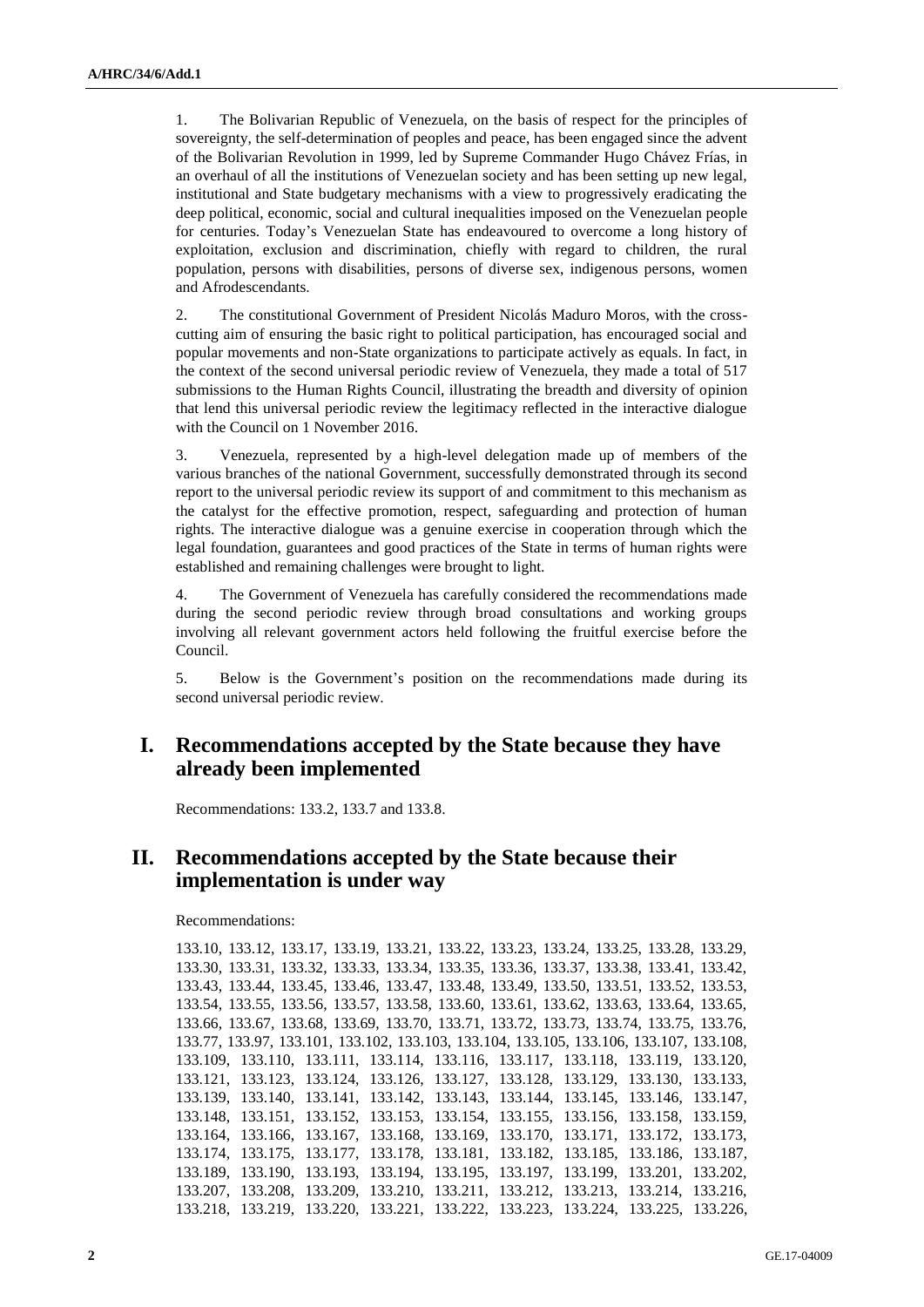133.227, 133.228, 133.229, 133.230, 133.231, 133.233, 133.234, 133.236, 133.237, 133.239, 133.240, 133.241, 133.242, 133.244, 133.245, 133.246, 133.248, 133.249, 133.250, 133.251, 133.252, 133.253, 133.254, 133.255, 133.256, 133.258, 133.259, 133.260, 133.261, 133.263, 133.264, 133.265, 133.266, 133.267, 133.268, 133.269, 133.270, 133.271, 133.272, 133.273 and 133.274.

6. The Government has accepted the large number of recommendations enumerated above because they are already being implemented as a matter of priority through public policies stemming from the first National Human Rights Plan 2016-2019, subject to the monitoring and assessment of the National Council for Human Rights.

#### **III. Recommendations accepted by the State because they will be implemented**

Recommendations: 133.247, 133.257 and 133.262.

#### **IV. Recommendations noted by the State**

Recommendations:

133.1, 133.3, 133.4, 133.5, 133.6, 133.9, 133.11, 133.13, 133.14, 133.15, 133.16, 133.20, 133.59, 133.81, 133.82, 133.83, 133.84, 133.88, 133.112, 133.113, 133.136, 133.137, 133.183, 133.198, 133.232, 133.235, 133.238 and 133.243.

7. Venezuela takes note of the recommendations listed above and has the following comments:

- The process of ratifying an international treaty is undertaken by the State of Venezuela with the utmost rigour and seriousness. An international treaty must, under the Constitution, be in accordance with State sovereignty and the interests of the Venezuelan people. In order to ratify a treaty, there must be enough time to conduct a comparative analysis of its provisions, a broad consultation process with the relevant institutions, and a thorough examination of the legal order and an analysis of the policies and programmes in force, with a view to ensuring that the international obligations under consideration are compatible with domestic law and the country's social, cultural, economic and political circumstances.
- Venezuela, as a member of the Human Rights Council, has and will continue to collaborate closely with the United Nations human rights bodies, in particular the Council and its mechanisms. This applies equally to the Office of the United Nations High Commissioner for Human Rights, where relevant. This collaboration is clear from the considerable amount of information that the State consistently provides to all the bodies and mechanisms of the universal human rights system. In this respect, Venezuela sovereignly and carefully assesses all requests to visit the country on the basis of the principles of objectivity, transparency, non-politicization, non-selectivity and equal treatment.
- Venezuela is taking all necessary measures to offset the falling price of its main export, oil, in the face of the cruel, unconventional economic war being waged by the de facto political and economic leaders of the sectors that make up certain national and international elites.
- Therefore, some of the recommendations concerning the right to health and food can be misleading on account of their marked political and negative bias and are not, in our opinion, intended to be constructive suggestions. This exacerbates the adverse effects of the endless economic war and the constant harassment and threats against a progressive portion of the country being carried out in the economic, trade and financial spheres, thereby hindering the population's enjoyment of its human rights.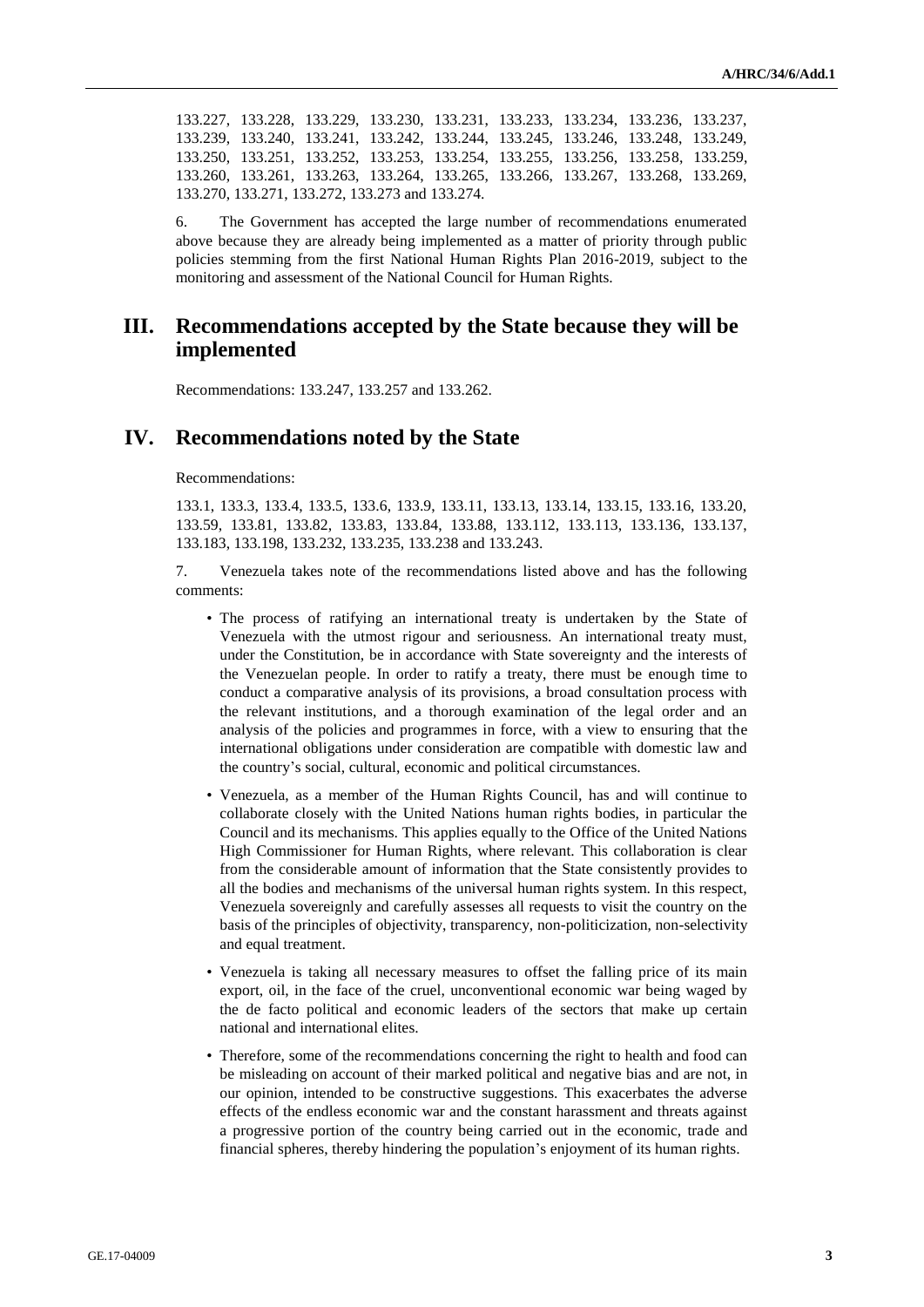#### **V. Recommendations not accepted by the State**

Recommendations:

133.18, 133.26, 133.27, 133.39, 133.40, 133.78, 133.79, 133.80, 133.85, 133.86, 133.87, 133.89, 133.90, 133.91, 133.92, 133.93, 133.94, 133.95, 133.96, 133.98, 133.99, 133.100, 133.115, 133.122, 133.125, 133.131, 133.132, 133.134, 133.135, 133.138, 133.149, 133.150, 133.157, 133.160, 133.161, 133.162, 133.163, 133.165, 133.176, 133.179, 133.180, 133.184, 133.188, 133.191, 133.192, 133.196, 133.200, 133.203, 133.204, 133.205, 133.206, 133.215 and 133.217.

8. Venezuela, by conviction and in keeping with its deep democratic values, continually and responsibly fosters and strengthens constructive dialogue with national actors who oppose both the national Government and the revolutionary political process, which enjoy broad popular support. Therefore, it should be noted that, due to their wording, a few of the recommendations cannot be considered as such and were not accepted because they misrepresent the facts, have no connection with reality or are false. Nevertheless, regarding the rights and guarantees referred to in some of these recommendations, it should be emphasized that the guiding principle of the Bolivarian constitutional process is the effective and universal guarantee of the fullest possible enjoyment of all human rights, such as political participation or freedom of expression and information, including those of vulnerable groups.

9. The biases and false assumptions implied in these so-called recommendations are confusing or stem from ill faith and work against the very purpose of the valuable universal periodic review process and are contrary to the vital importance of ensuring a broader and more progressive protection of human rights as the raison d'être of the Constitution and the Republic. It must be emphasized that the most universal enjoyment possible of human rights and freedoms is guaranteed for all inhabitants of Venezuela. In this connection, the country's focus on reaffirming the effectiveness of women's rights should be noted, along with the special protection afforded to the paramount rights of children and adolescents, the rights of persons with disabilities and those of indigenous peoples, Afrodescendants and other ethnic groups. In Venezuela, any restriction of the free exercise of rights consubstantial with our democratic life is prohibited. Such is the case for freedom of expression and the right to information, which cannot be restricted, even under a state of emergency, and for the freedom of peaceful assembly in keeping with the Constitution and the law. Civil organizations also exercise their rights freely without any limitations other than those established in the Constitution and the law.

10. The Constitution and enforcement thereof guarantee the full independence and autonomy of each of the five branches of government, in keeping with the constitutional mandate to achieve the goals of the State while fostering broad public participation.

11. Regarding some of the recommendations that Venezuela has not accepted, it should be made very clear that, as a matter of public knowledge, Venezuela has safeguarded the right to initiate and carry out the necessary electoral procedures to hold a recall referendum, including the prior step of gathering expressions of interest from the public, in keeping with constitutional and legal requirements. Thus, the wording of these recommendations is misleading because it indicates or insinuates that the State has denied this right, which is untrue.

### **VI. Voluntary commitments**

12. The Bolivarian Republic of Venezuela has undertaken the following commitments:

(a) Implement a new prison regime in all prison facilities with a view to achieving the social reintegration of persons deprived of their liberty through methods based on the principles of equality and social justice;

(b) Establish a specialized body to provide assistance to victims of violence;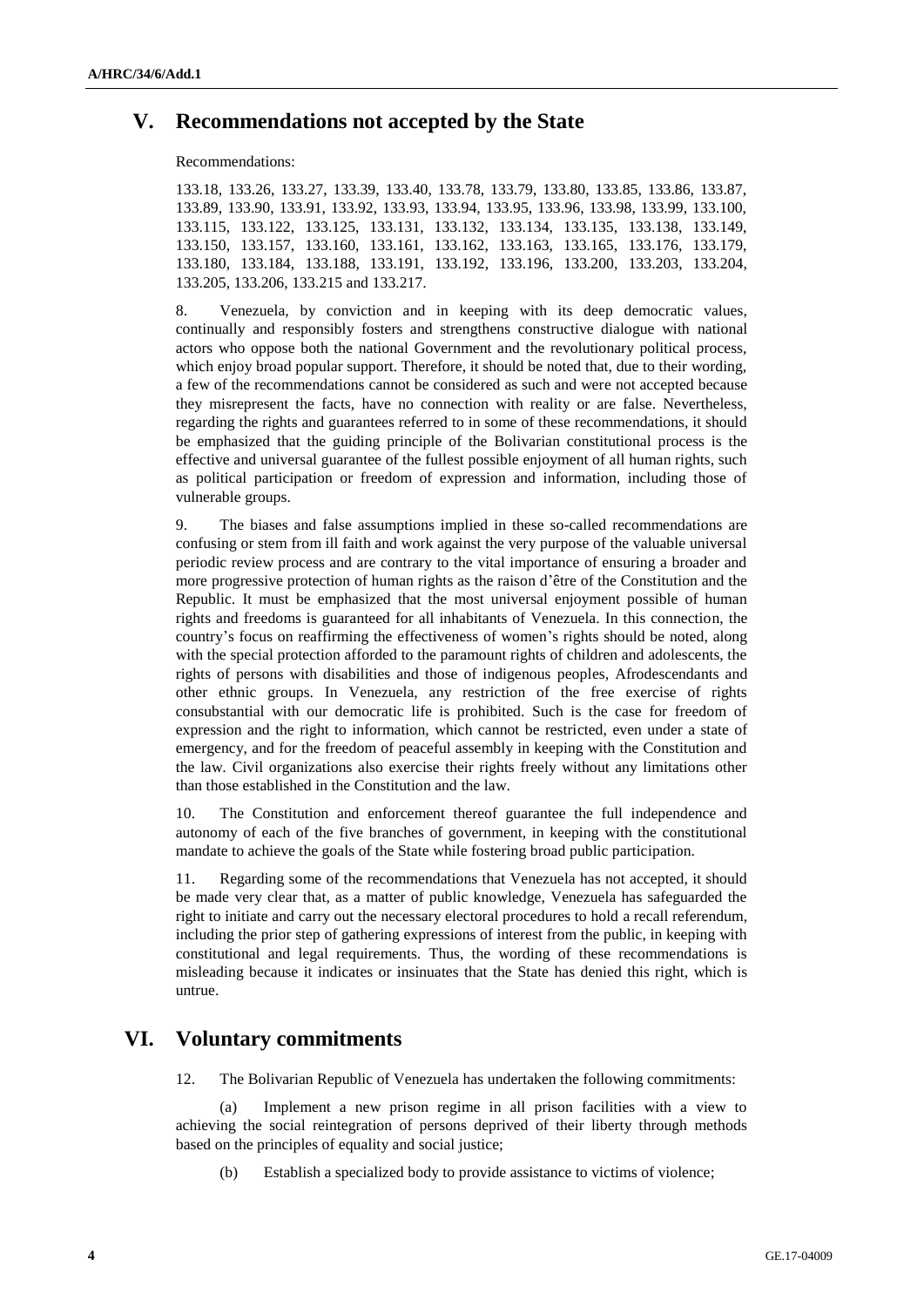(c) Strengthen the implementation of comprehensive public safety policies, such as the "A Toda Vida Venezuela" Great Mission, with a focus on prevention and multiagency crime control, peaceful coexistence and the comprehensive development of individuals and communities;

(d) Deepen policies on comprehensive human rights training for police officers and members of the armed forces;

(e) Continue to hold public competitions for entry into the judiciary and the Public Prosecution Service in keeping with the Constitution;

(f) Open the Human Rights Congress as an annual forum for dialogue and the coordination of relevant public policy with human rights organizations and movements;

Establish a permanent mechanism to follow up on the implementation of the recommendations made to Venezuela by the Human Rights Council and United Nations treaty bodies;

(h) Continue to put into practice the National Human Rights Plan 2016-2019 and assess its implementation and impact in 2019, taking into consideration the contribution of social organizations and movements and the United Nations system;

(i) Complete the construction of the National Monitoring and Follow-Up System through the development of human rights indicators in order to enforce and assess all relevant public policies;

(j) Design and implement an action plan on corporations and human rights;

(k) Strengthen cooperation with the Human Rights Council and other United Nations bodies by increasing the number of initiatives proposed by Venezuela in these forums;

(l) Stimulate sustainable economic growth by increasing productivity and technological innovation with a view to changing the rent-based economic model that has characterized the past 100 years;

(m) Step up measures to address and overcome early pregnancy;

(n) Increase the comprehensive health care provided to pregnant women as a national priority through the assessment and implementation of pre-, ante- and postnatal care programmes designed to eradicate maternal mortality;

(o) Consolidate the political participation and empowerment of social and human rights organizations and movements in more government forums, and further strengthen the People's Government Presidential Councils;

(p) Intensify efforts in the area of food, in particular by facilitating access to basic foodstuffs for the entire population, by strengthening public food distribution networks through agricultural planning and by ensuring food security and sovereignty;

(q) Promote the new national university admission system and guarantee fair and equal access;

(r) Increase student benefits, award more scholarships to undergraduate and graduate students to ensure the training of professionals in areas of national strategic interest, provide entirely free health care for students and build or refurbish student housing;

(s) Adopt legal instruments and specialized mechanisms to ensure equality and non-discrimination on grounds of sexual orientation, gender identity and gender expression;

(t) Increase the number of justice units working on gender-related cases in order to expedite assistance to women and prevent re-victimization;

Continue to promote gender parity in alternating elected office, as well as gender balance in managerial posts and all decision-making entities;

(v) Design and implement a national plan on trafficking in persons;